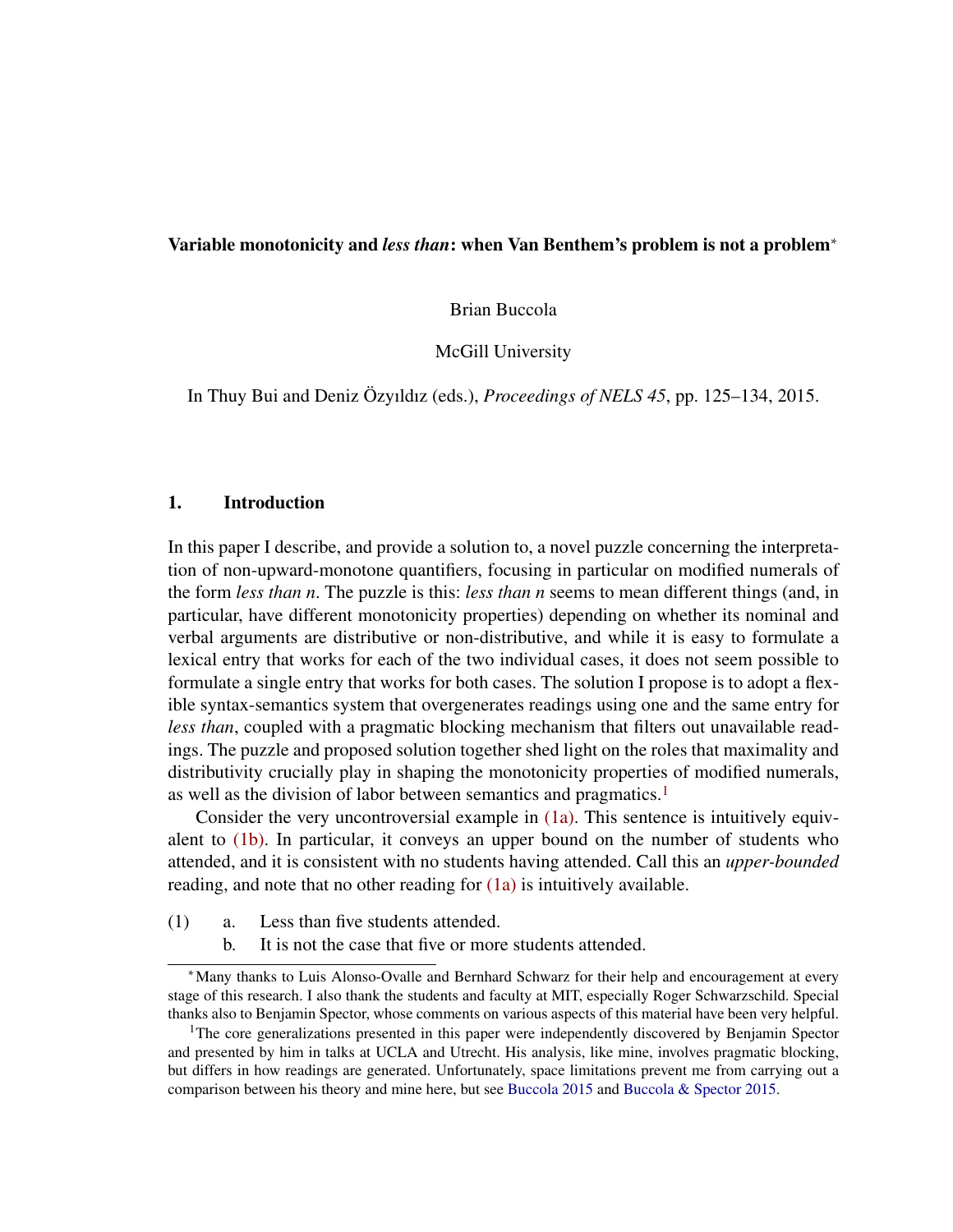Such data have led naturally to the view that the meaning of *less than five* involves some notion of *maximality*, as the lexical entries in [\(2\)](#page-1-0) convey. [\(2a\)](#page-1-1) is well known from Generalized Quantifier Theory [\(Barwise & Cooper](#page-9-2) [1981\)](#page-9-2), in which *less than five* denotes a generalized determiner: it takes two predicates of individuals (e.g. *students* and *attended*) and says that the maximum number of individuals in the extension of both predicates is less than five (and possibly zero). In [\(2b\),](#page-1-2) inspired by [Heim](#page-9-3) [2000](#page-9-3) and [Hackl](#page-9-4) [2000,](#page-9-4) *less than five* denotes a generalized quantifier over degrees: it takes a degree predicate (e.g.  $\lambda n \cdot n$  students attended) and says that the maximum of that degree predicate is less than five.<sup>[2](#page-1-3)</sup>

- <span id="page-1-2"></span><span id="page-1-1"></span><span id="page-1-0"></span>(2) a.  $\left[\text{less than five}\right] = \lambda X \cdot \lambda Y \cdot |X \cap Y| < 5$ 
	- b.  $\left[\text{less than five}\right] = \lambda P_{dt} \cdot \max(P) < 5$

Both entries yield the same, upper-bounded reading for [\(1a\).](#page-0-1) Moreover, both entries render *less than five* downward monotone (on both arguments), and indeed evidence from inference patterns and NPI licensing [\(Ladusaw](#page-9-5) [1979\)](#page-9-5) support such an analysis.

- (3) a. Less than five students attended.  $\Rightarrow$  Less than five syntax students attended. b. Less than five students attended.  $\Rightarrow$  Less than five students attended willingly.
- (4) a. Less than five students with any knowledge of the subject attended.
	- b. Less than five students ever attended any of the talks.

But now consider [\(5a\),](#page-1-4) in which a non-distributive (collective) interpretation of *lifted the piano* is forced by *together*. Intuitively, [\(5a\)](#page-1-4) is *not* equivalent to [\(5b\):](#page-1-5) in a context where, say, three semantics students lifted the piano together, and seven phonology students lifted the piano together, [\(5a\)](#page-1-4) is true in virtue of the semanticists' feat of piano lifting, while [\(5b\)](#page-1-5) is false in virtue of the phonologists' feat of piano lifting.

- <span id="page-1-5"></span><span id="page-1-4"></span>(5) a. Less than five students lifted the piano together.
	- b. It is not the case that five or more students lifted the piano together.

Similarly, consider [\(6a\),](#page-1-6) in which a non-distributive (cumulative) interpretation of *drank more than ten beers* is forced by *between them.* [\(6a\)](#page-1-6) and [\(6b\)](#page-1-7) are intuitively not equivalent: in a context where, say, three semantics students drank fifteen beers between them, and seven phonology students drank only five beers between them, [\(6a\)](#page-1-6) is true in virtue of the semanticists' feat of beer drinking, while [\(6b\)](#page-1-7) is false in virtue of the whole group of ten students having drunk twenty beers between them.<sup>[3](#page-1-8)</sup>

- <span id="page-1-7"></span><span id="page-1-6"></span>(6) a. Less than five students drank more than ten beers between them.
	- b. It is not the case that five or more students drank more than ten beers bw. them.

Thus, [\(5a\)](#page-1-4) and [\(6a\)](#page-1-6) have *non*-upper-bounded readings. Moreover, [\(5a\)](#page-1-4) and [\(6a\),](#page-1-6) unlike [\(5b\)](#page-1-5) and [\(6b\),](#page-1-7) have an existential entailment. Suppose that no students at all lifted the piano (only three professors did). Then  $(5a)$  has a reading that is clearly false, while  $(5b)$  is clearly

<span id="page-1-8"></span><span id="page-1-3"></span> $2A$ ssume that the maximum of an empty degree predicate is by definition zero.

<sup>&</sup>lt;sup>3</sup>Assume that the semantics students and phonology students are disjoint sets of students. Or just suppose that there were, in total, five or more students who drank, in total, more than ten beers between them.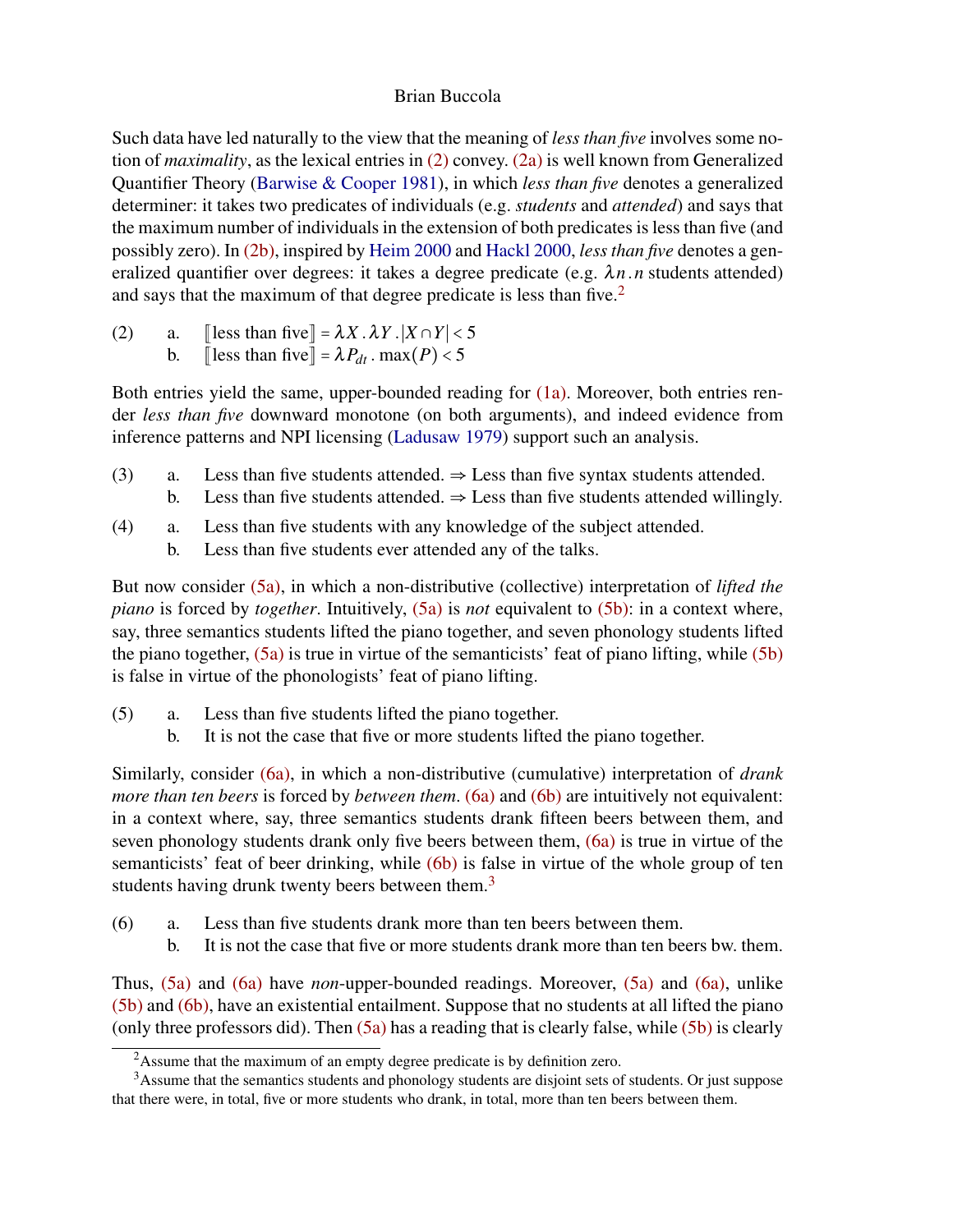true. Similarly, suppose that no students at all drank more than ten beers between them (they drank only five in total between them). Then [\(6a\)](#page-1-6) is false, while [\(6b\)](#page-1-7) is true. Since the readings of [\(5a\)](#page-1-4) and [\(6a\)](#page-1-6) under discussion have existential entailments (and, unlike [\(5b\)](#page-1-5) and [\(6b\),](#page-1-7) do not impose upper bounds), call them *existential* (or lower-bounded) readings.

The maximality-based entries in [\(2\)](#page-1-0) seem ill suited to capture these existential readings because those entries impose an upper bound and fail to make any existential entailment. Rather, existential readings seem to call for an entry like [\(7\),](#page-2-0) where *x* ranges over groups, or *sums*, of individuals, and **card** $(x)$  is the number of atomic parts of x [\(Link](#page-9-6) [1983\)](#page-9-6).

<span id="page-2-0"></span>(7)  $[\text{less than five}] = \lambda P_{et} \cdot \lambda Q_{et} \cdot \exists x [\text{card}(x) < 5 \wedge P(x) \wedge Q(x)]$ 

An entry of this kind is supported by the quite natural paraphrases in [\(8\)](#page-2-1) of our two running examples. Moreover, on this entry *less than five* is upward monotone, which the inference pattern and NPI data in [\(9\)](#page-2-2) support. However, as is well known, an entry like [\(7\)](#page-2-0) has disastrous consequences for examples like [\(1a\).](#page-0-1)

- <span id="page-2-1"></span>(8) a. A group of less than five students lifted the piano together.
	- b. A group of less than five students drank more than ten beers between them.
- <span id="page-2-2"></span>(9) a. Less than five students (\*ever) lifted the piano together. (cf. No students ever lifted the piano together.)
	- b. Less than five students drank more than fifteen beers between them.  $\Rightarrow$  Less than five phonology students drank more than fifteen beers bw. them.

The puzzle is how to derive upper-bounded (but not existential) readings for *less than* sentences with distributive predicates, while still being able to derive existential readings for *less than* sentences with non-distributive predicates. In section [2,](#page-2-3) I present the so-called adjectival theory of (modified) numerals and discuss two well-known problems that it faces. This discussion sets the stage for my proposal in section [3.](#page-5-0) In section [4,](#page-8-0) I discuss predictions for semi-distributive predicates like *gather* and *know each other*. Section [5](#page-8-1) concludes.

# <span id="page-2-3"></span>2. The adjectival theory of numerals

A longstanding view is that numerals are interpreted just like intersective adjectives (see [Landman](#page-9-7) [2004,](#page-9-7) and the references therein). For example, *three* denotes the (characteristic function of) the set of all sums with exactly three atomic parts, and *three students* denotes the (characteristic function of) the set of all individual sums with exactly three atomic parts, each of whom is a student.

(10) a. [three] = 
$$
\lambda x_e
$$
. card(x) = 3  
b. [students] =  $\lambda x_e$ . students(x)  
c. [three students] =  $\lambda x_e$ . card(x) = 3  $\land$  students(x)

<span id="page-2-4"></span>Sentences with numerical DPs are interpreted existentially by an operation of existential closure (cf. [Heim](#page-9-8) [1982\)](#page-9-8), implemented here by a silent existential determiner,  $\varnothing$ <sub>∃</sub>, which heads a numerical DP at logical form (LF) and has the semantics in [\(11\).](#page-2-4)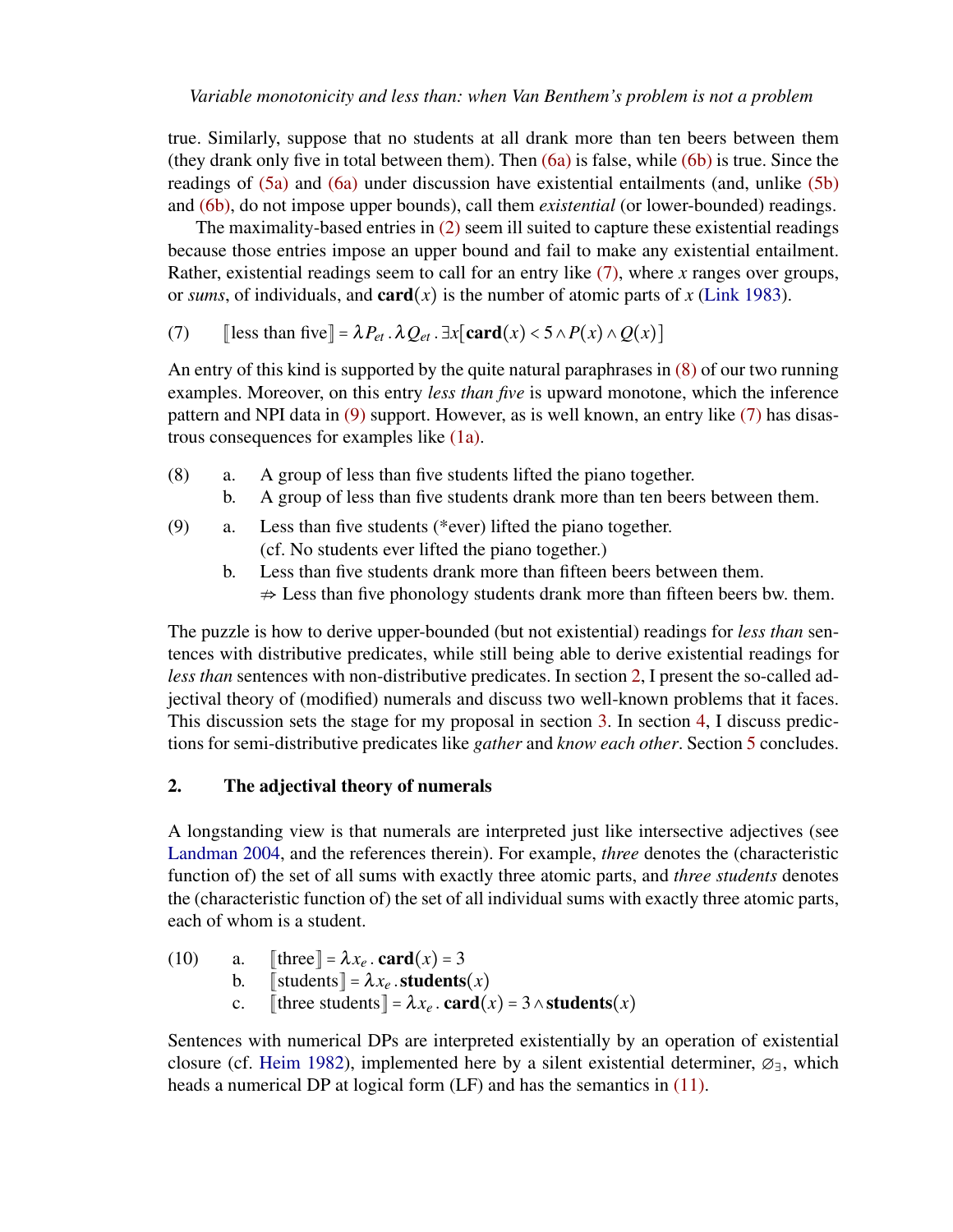(11)  $\left[\emptyset \right] = \lambda P_{et} \cdot \lambda Q_{et} \cdot \exists x [P(x) \wedge Q(x)]$ 

An example derivation of a sentence with the bare numeral *three* and the distributive predicate *attended* is provided in [\(12\).](#page-3-0) [4](#page-3-1) On this plain existential analysis, [\(12a\)](#page-3-2) is predicted to be consistent with more than three students having attended; that is, *three* is analyzed as "at least three". The availability of a stronger, "exactly three" reading of [\(12a\)](#page-3-2) has traditionally been argued to be the result of pragmatic strengthening due to scalar implicature.<sup>[5](#page-3-3)</sup>

- <span id="page-3-2"></span><span id="page-3-0"></span>(12) a. Three students attended.
	- b. [∅<sup>∃</sup> [three students]] attended
	- c.  $∃x[card(x) = 3 ∧ students(x) ∧ attended(x)]$

An intuitively natural way to extend this theory to modified numerals is to maintain that modified numerals, like bare numerals, are adjectival: *more than three students* denotes the set of sums with more than three atoms, each of whom is a student; *less than five students* denotes the set of sums with less than five atoms, each of whom is a student; and so on.

<span id="page-3-7"></span>(13) a.  $\lceil \text{more than three} \rceil = \lambda x_e \cdot \text{card}(x) > 3$ b. [less than five] =  $\lambda x_e$ . card(x) < 5

This extension works fine for *more than* but fails spectacularly for *less than*, as [\(14\)](#page-3-4) illustrates. There are two problems. First, on the standard assumption that there is no null sum, i.e. no sum x such that  $card(x) = 0$ , [\(14c\)](#page-3-5) entails that at least some student(s) attended; however, [\(14a\)](#page-3-6) is intuitively consistent with no students having attended. Call this the *existential entailment problem*. Second, due to the plain existential quantifier, [\(14c\)](#page-3-5) is consistent with five or more students having attended, exactly like in the bare numeral case. However, [\(14a\)](#page-3-6) is intuitively not consistent with five or more students having attended. This problem was first pointed out by [Van Benthem](#page-10-0) [\(1986\)](#page-10-0) and has since become known as *Van Benthem's problem*. What these two problems together amount to is that [\(14c\)](#page-3-5) represents a non-upper-bounded, existential reading of [\(14a\),](#page-3-6) which of course is unavailable.

- <span id="page-3-6"></span><span id="page-3-5"></span><span id="page-3-4"></span>(14) a. Less than five students attended.
	- b.  $[\emptyset]$  [[less than five] students]] attended
	- c.  $∃x[card(x) < 5 ∧ students(x) ∧ attended(x)]$

The adjectival theory exclusively derives existential readings for sentences with *less than n*, regardless of the type of predicates it combines with (distributive or non-distributive). This means that it *does* in fact generate the right reading for sentences with non-distributive predicates—a point which, to my knowledge, has not been acknowledged in the literature. For example, it derives the truth conditions in [\(15c\)](#page-4-0) for [\(15a\).](#page-4-1) With *lifted the piano*

<span id="page-3-1"></span><sup>&</sup>lt;sup>4</sup>The denotation of *students*, written **students**, is the set of all sums each of whose atomic parts is a student, and the denotation of *attended*, written attended, is the set of all sums each of whose atomic parts attended. To make the metalanguage clearer, we could, e.g. following [Link](#page-9-6) [1983,](#page-9-6) write \*student and \*attended, or use a distributivity operator of some kind, but the actual analysis of how distributivity arises is unimportant here.

<span id="page-3-3"></span> $5$ This traditional view has recently been called into question, e.g. due to the ability of numerals to have strong interpretations even in downward entailing environments. See [Spector](#page-9-9) [2013](#page-9-9) for recent discussion.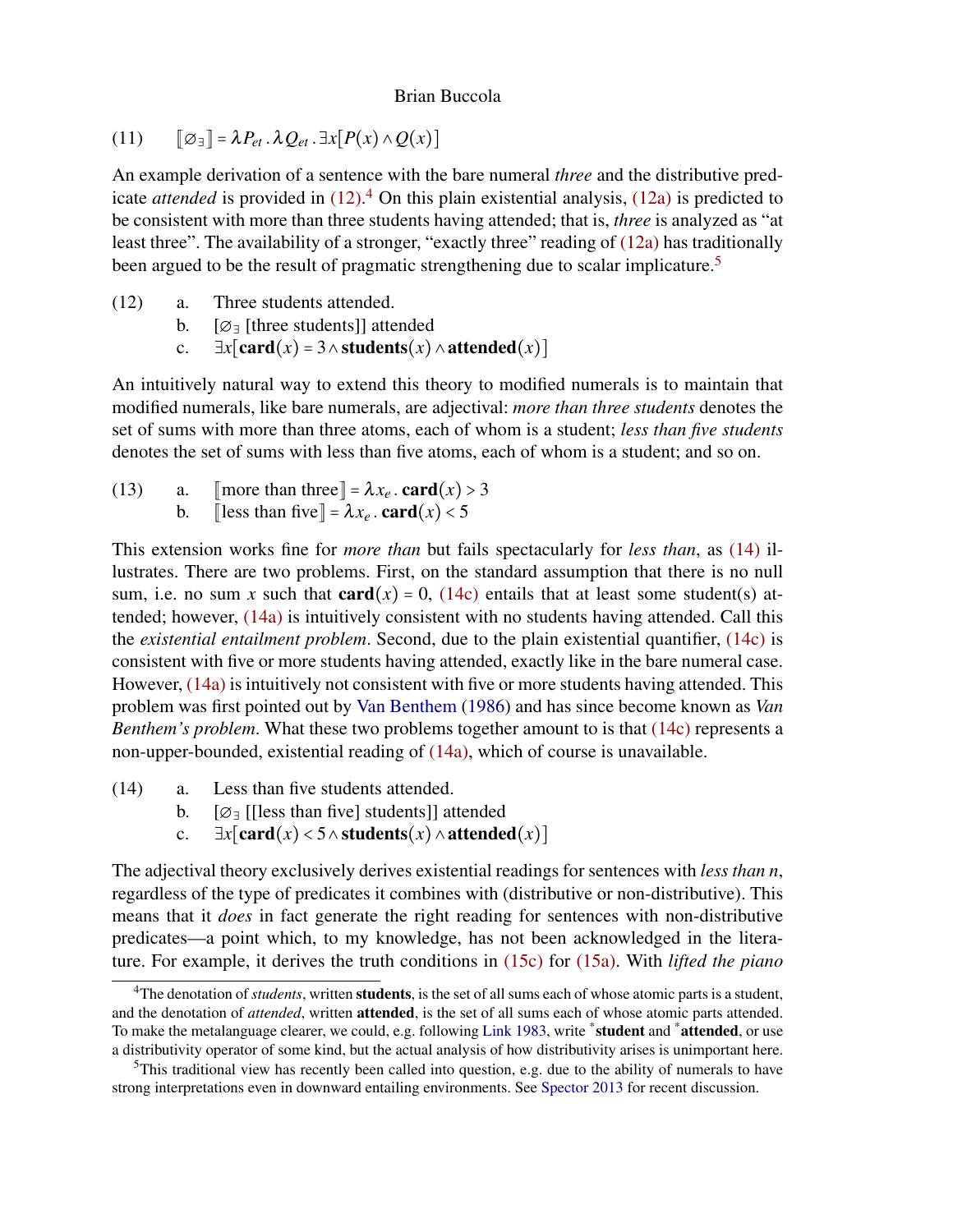interpreted collectively,  $(15c)$  is an appropriate representation of  $(15a)$ : it has an existen-tial entailment and imposes no upper bound.<sup>[6](#page-4-2)</sup> In other words, the existential entailment problem and Van Benthem's problem are actually not problems at all for sentences with a non-distributive predicate. Quite the opposite: they are precisely what is needed.

- <span id="page-4-1"></span>(15) a. Less than five students lifted the piano.
	- b.  $[\emptyset] = [\emptyset]$  [[less than five] students]] [lifted the piano]
	- c.  $\exists x$ [card(*x*) < 5∧students(*x*)∧lifted(*p*)(*x*)]

<span id="page-4-0"></span>Many alternative theories have been proposed to solve or avoid the two problems faced by the adjectival theory. All involve maximality in some form. For example, [Hackl](#page-9-4) [\(2000\)](#page-9-4) proposes that *less than five* denotes a generalized quantifier over degrees, which encodes a maximality operator, as in [\(2b\)](#page-1-2) above, and that existential quantification over individuals is contributed by a silent, generalized determiner, ⟨*many*⟩, which is parameterized for degrees. The schema in [\(17\)](#page-4-3) illustrates a derivation. The reason that only upper-bounded readings are ever derived is that, for type reasons, *less than five* must QR, while ⟨*many*⟩ stays low, with the result that the operator *max* always scopes above the individual quantifier.

- <span id="page-4-3"></span> $(16)$   $[[\langle many \rangle] = \lambda n_d \cdot \lambda P_{dt} \cdot \lambda Q_{dt} \cdot \exists x [\text{card}(x) = n \wedge P(x) \wedge Q(x)]$
- <span id="page-4-5"></span>(17) a. Less than five NP VP.
	- b. [less than five]  $[\lambda n$  [[[*n*  $\langle \text{many} \rangle$ ] NP] VP]]
	- c. max $(\lambda n. \exists x[\text{card}(x) = n \land \lceil \text{NP} \rceil(x) \land \lceil \text{VP} \rceil(x)) \leq 5$

[Landman](#page-9-7) [\(2004\)](#page-9-7), by contrast, tries to salvage the adjectival theory by proposing an operation of "maximalization". The idea is that modified numerals have the adjectival entries in [\(13\)](#page-3-7) and that certain modified numerals, including *less than five* (but not *more than three*) are specified for a feature requiring that maximalization apply. Omitting details, the upshot is that basic sentences with *less than five* are always assigned truth conditions like in [\(18\),](#page-4-4) where ⊔*P* is the largest (maximal) sum of individuals having property *P*. Crucially, to avoid any existential entailment problem, [Landman](#page-9-7) assumes the existence of a null sum, which is in the extension of pluralized NP and VP predicates. Thus, for example, if no students attended, then the only sum that is in the extension of both *students* and *attended* is the null sum, whose cardinality is zero (hence, less than five). Despite their cosmetic differences, then, [\(17c\)](#page-4-5) and [\(18\)](#page-4-4) are in fact truth conditionally equivalent.

<span id="page-4-4"></span>(18) card( $\bigcup (\lambda x_e$ .  $\operatorname{NPI}(x) \wedge \operatorname{IVPI}(x))$ ) < 5

The problem with these two theories, however, in light of the data with non-distributive predicates, is that they are (by design) unable to derive existential readings.

To recap, the adjectival theory both undergenerates (by not deriving upper-bounded readings for the distributive case) and overgenerates (by deriving existential readings for

<span id="page-4-2"></span><sup>&</sup>lt;sup>6</sup>The denotation of *lifted*, written **lifted**, is (uncurried) the set of all pairs  $\langle y, x \rangle$  such that *x* lifted *y* together.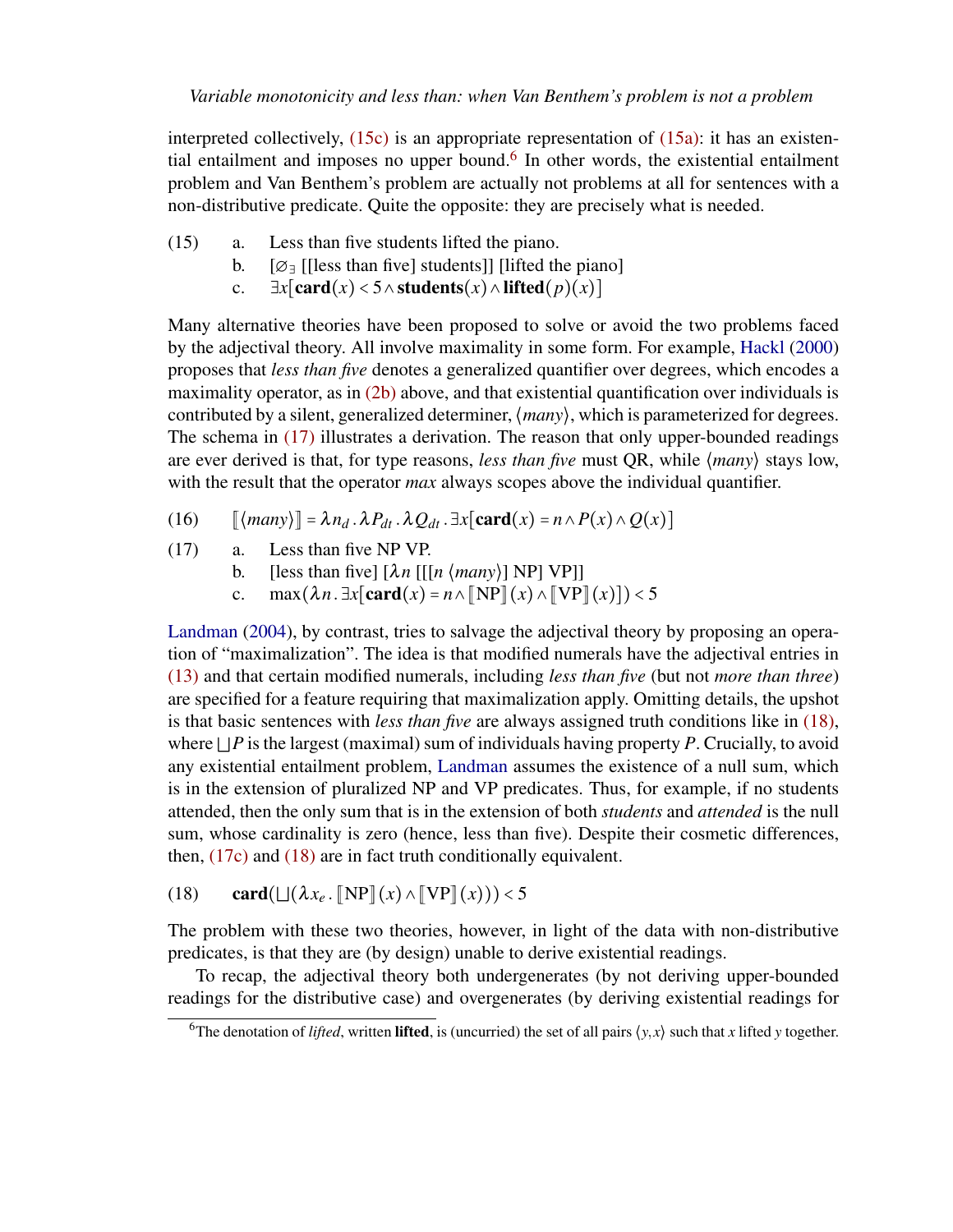the distributive case). The two maximality-based above theories both undergenerate (by not deriving existential readings for the non-distributive case).<sup>[7](#page-5-1)</sup>

# <span id="page-5-0"></span>3. Proposal

I propose that the grammar actually generates both existential and upper-bounded readings across the board (thus, overgenerates), and that existential readings are sometimes unattested because they violate a pragmatic constraint against semantically vacuous material (e.g. the numeral *five* in *less than five*). I first explain the rationale behind pragmatic blocking, and then I present a system that generates both types of readings.

# 3.1 Pragmatic blocking

Consider again [\(19a\)](#page-5-2) and the unattested existential reading generated for it by the adjectival theory. We have already seen that this reading incurs both an existential entailment problem and Van Benthem's problem, but I would like to probe the issue further.

- <span id="page-5-5"></span><span id="page-5-2"></span>(19) a. Less than five students attended.
	- b.  $[\emptyset]$  [[less than five] students]] attended
	- c.  $\exists x$ [card(*x*) < 5 ∧students(*x*) ∧attended(*x*)]

<span id="page-5-3"></span>Due to the distributivity of *students* and *attended*, [\(19c\)](#page-5-3) is in fact equivalent to (20).<sup>[8](#page-5-4)</sup> The entailment from (20) to [\(19c\)](#page-5-3) is obvious. For the reverse entailment, suppose that *z* is a sum verifying [\(19c\).](#page-5-3) Then, since *students* and *attended* are distributive, each atomic part of *z* is a (singleton) sum that is a student who attended, which verifies (20).

# (20)  $\exists x$ [card(*x*) = 1∧students(*x*)∧attended(*x*)]

Thus, despite the presence of *less than five*, the LF in [\(19b\)](#page-5-5) expresses an extremely weak proposition: it simply says that some student(s) attended.<sup>[9](#page-5-6)</sup> One way to think about the weakness of [\(19b\)](#page-5-5) is that the numeral *five* effectively does no semantic work: the same truth conditions would be derived if *five* were replaced, say, by *four* or by *six*. [10](#page-5-7)

I propose that the LF in [\(19b\)](#page-5-5) is unavailable precisely *because* the numeral *five* has no semantic import. More generally, I believe the adjectival theory is on the right track: it derives exactly the right reading for sentences with non-distributive predicates, and the weak readings derived for sentences with distributive predicates are ruled out on pragmatic

<span id="page-5-1"></span><sup>7</sup>The maximality-based theories may also overgenerate, by deriving upper-bounded readings of *less than* sentences with a non-distributive predicate. I briefly address this issue in the conclusion (section [5\)](#page-8-1).

<span id="page-5-6"></span><span id="page-5-4"></span><sup>&</sup>lt;sup>8</sup>Which in turn is equivalent to  $\exists x$ [**students**(*x*)∧attended(*x*)] by similar reasoning.

<sup>&</sup>lt;sup>9</sup>Nevertheless, this existential reading is not, strictly speaking, weaker than the upper-bounded reading since, if no students attended, then the upper-bounded reading is true while the existential reading is false.

<span id="page-5-7"></span><sup>&</sup>lt;sup>10</sup>I have assumed here that plural expressions like *students* contain atoms in their extension [\(Krifka](#page-9-10) [1989,](#page-9-10) [Sauerland et al.](#page-9-11) [2005\)](#page-9-11), but this assumption is not crucial. If the extensions of plural expressions contain only non-atomic sums, then [\(19c\)](#page-5-3) is equivalent to  $\exists x$ [**card**( $x$ ) = 2∧**students**( $x$ )∧**attended**( $x$ ), and the semantic vacuity of *five* in *less than five* still follows.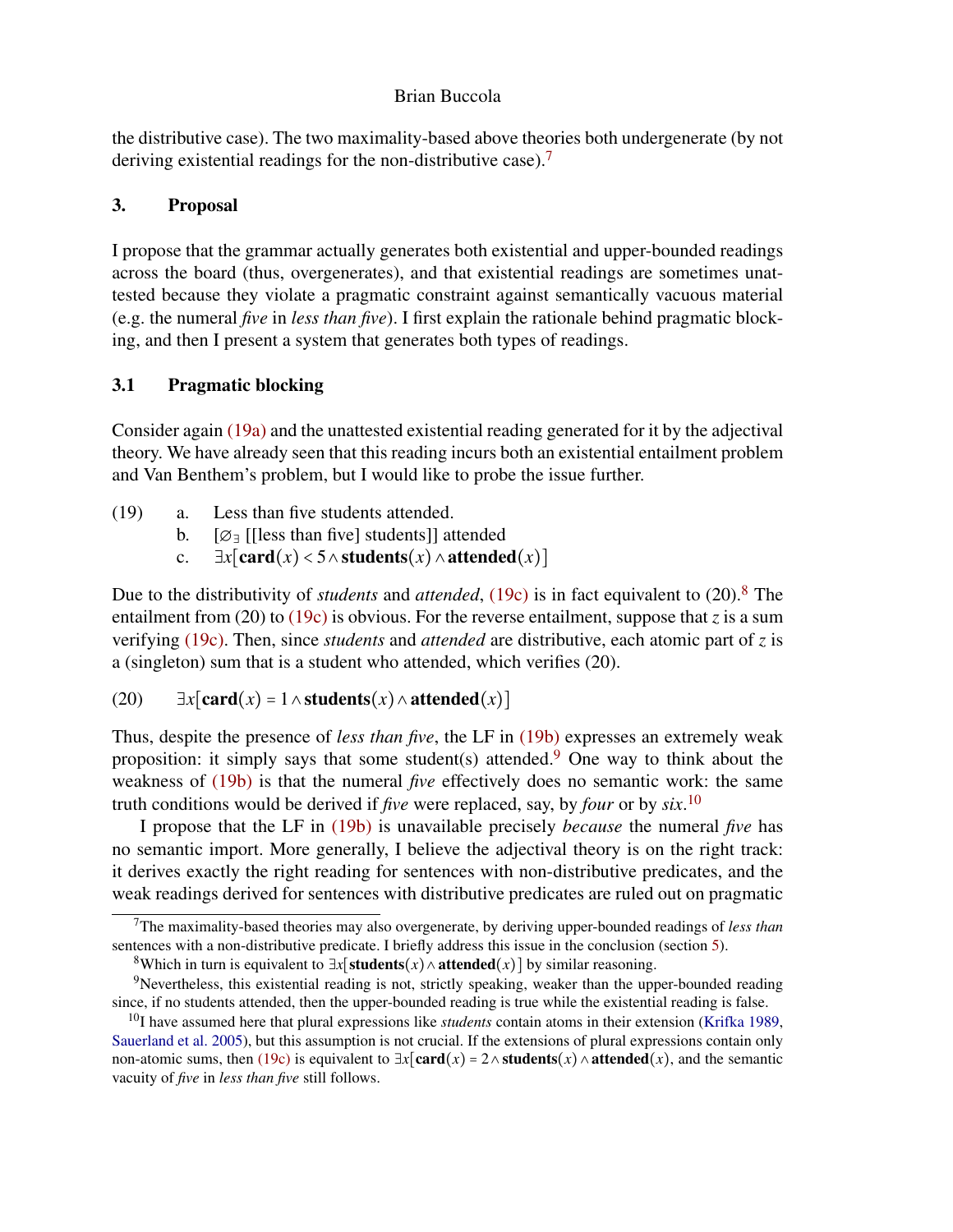*Variable monotonicity and less than: when Van Benthem's problem is not a problem*

grounds.<sup>[11](#page-6-0)</sup> Thus, existential readings should not be abolished across the board, as the maximality theories above would have it. Rather, they are generated but sometimes blocked because they violate a pragmatic constraint against using an expression like *less than five* when *five* has no semantic import. One way to formulate such a constraint is given in [\(21\).](#page-6-1)

<span id="page-6-1"></span>(21) An LF  $\phi$  containing a numeral *n*, may not, for any  $m \neq n$ , be truth conditionally equivalent to  $\phi[n \mapsto m]$  (the result of substituting *m* for *n* in  $\phi$ ).

This constraint rules out (the LF corresponding to) the existential reading of the *attended* example because replacing *five* by *four* or by *six* yields a truth conditionally equivalent LF. Importantly, it does *not* block (the LF corresponding to) the existential reading of the piano-lifting example, repeated below: the numeral *five* in [\(22b\)](#page-6-2) actually does semantic work, due crucially to the non-distributivity of *lifted the piano*. Specifically, just because, say, ten students lifted the piano together, it does not follow that nine, eight, ... did so too. Therefore, replacing *five* by *four* (or by *six*, etc.) in [\(22b\)](#page-6-2) yields different truth conditions.

- <span id="page-6-2"></span>(22) a. Less than five students lifted the piano.
	- b. [∅<sup>∃</sup> [[less than five] students]] [lifted the piano]
	- c. ∃*x*[card(*x*) < 5 ∧ students(*x*) ∧ lifted(*p*)(*x*)]

As it stands, then, the adjectival theory as I see it generates just the right reading for *less than* sentences with non-distributive predicates, and the unavailability of the reading it generates for *less than* sentences with distributive predicates is due to a violation of a pragmatic constraint like [\(21\).](#page-6-1) I now show how to extend the adjectival theory to also generate upper-bounded readings.

## 3.2 Generating both readings

The system that I propose for generating both existential and upper-bounded readings is a combination of the adjectival theory and the degree-based maximality theory. Bare numerals denote degrees but can be interpreted adjectivally according to a rule like  $(23)$ ,  $^{12}$  $^{12}$  $^{12}$  while modified numerals denote generalized quantifiers over degrees, just as in [\(2b\),](#page-1-2) repeated in [\(24\),](#page-6-5) with the operator *max* defined explicitly in [\(25\).](#page-6-6) Sums are existentially quantified over by ∅<sup>∃</sup> (so there is no parameterized determiner ⟨*many*⟩ as in [Hackl](#page-9-4) [2000\)](#page-9-4). The crux of the system is that modified numerals, which encode the operator *max*, can interact scopally with  $\varnothing$ <sub>∃</sub> to derive the two different types of readings.

- <span id="page-6-3"></span>(23) A numeral *n* may be replaced by  $n_{\text{adj}}$ , where  $\left[ n_{\text{adj}} \right] = \lambda x_e$ . card $(x) = \left[ n \right]$ .
- <span id="page-6-6"></span><span id="page-6-5"></span>(24)  $\left[\text{less than five}\right] = \lambda P_{dt} \cdot \text{max}(P) < 5$

<span id="page-6-0"></span> $11$ [Link](#page-9-12) [\(1997\)](#page-9-12) has maintained that distributivity is, in a sense, more derivative than non-distributivity, as evidenced by the fact that typologically distributivity tends to be overtly marked. Thus, it is perhaps not surprising that the adjectival theory needs to say something special for distributive predicates.

<span id="page-6-4"></span> $12$ This syntactic substitution rule is just one way to implement the idea that degree-denoting numerals can be interpreted adjectivally. Another way is to assume a silent syntactic expression that maps a numeral *n* to the corresponding adjective (*n*adj). Yet another way is to posit a typeshifting operation that shifts a type *d* degree to the relevant type *et* function. Each of these options works equally well here.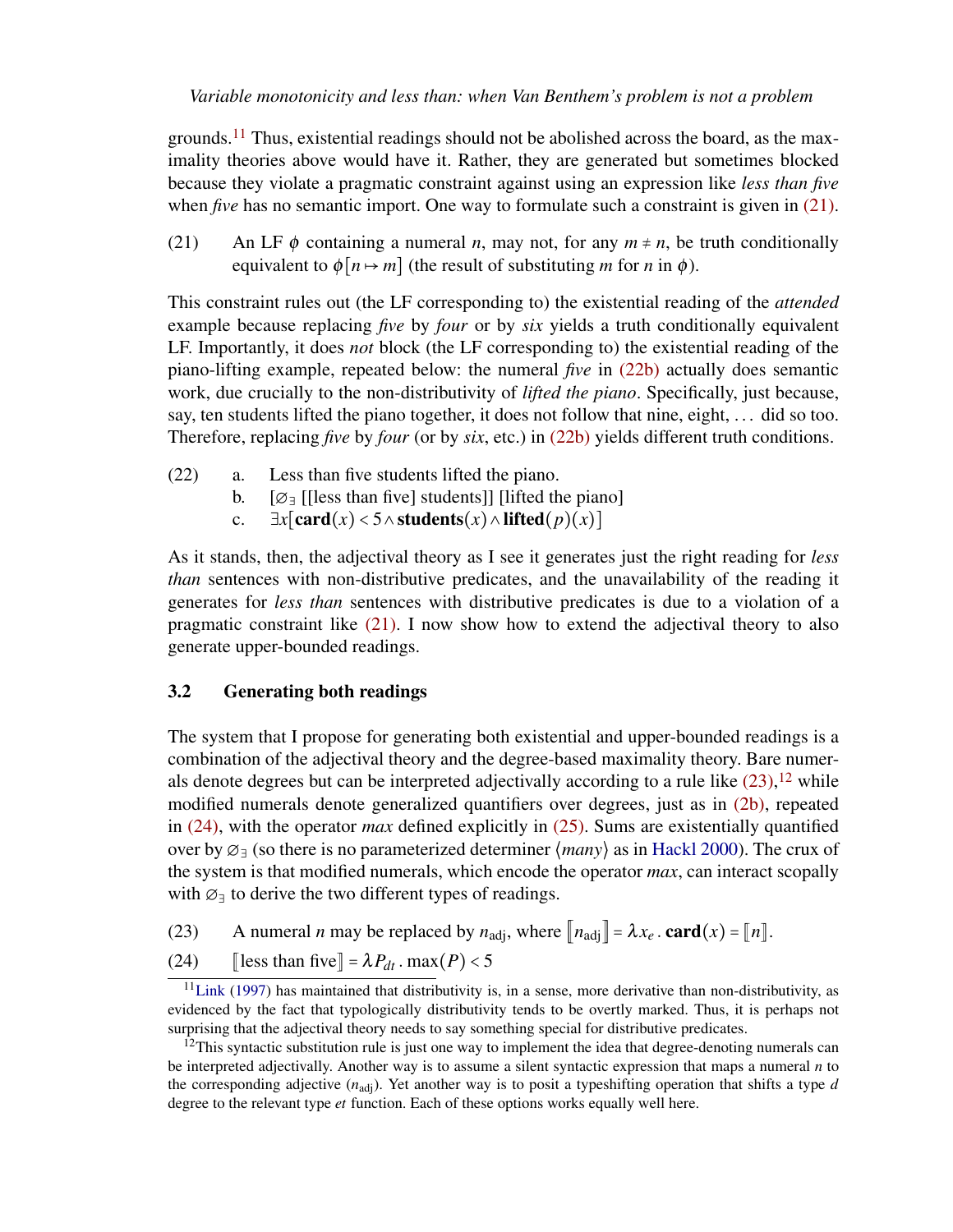(25) 
$$
\max(P_{dt}) = \begin{cases} \n\ln P(n) \wedge \forall m[P(m) \rightarrow m \le n] & \text{if } \exists n P(n) \\ \n0 & \text{otherwise} \n\end{cases}
$$

Since *less than five* denotes a generalized quantifier over degrees (type (*dt*)*t*), it is uninterpretable *in situ* and must QR, creating a degree trace *n* that shifts to  $n_{\text{adi}}$ . Several landing sites for *less than five* are possible. If it lands above ∅∃, i.e. adjoins to S, then the derived reading is an upper-bounded one, as [\(26\)](#page-7-0) illustrates.

- <span id="page-7-3"></span><span id="page-7-0"></span>(26) a. Less than five NP VP.
	- b. [less than five]  $[\lambda n [[\varnothing \exists [n_{\text{adj}} \text{ NP}]] \text{ VP}]]$
	- c. max $(\lambda n. \exists x[\text{card}(x) = n \land \text{NPP}](x) \land \text{NPP}](x))$  < 5

However, *less than five* can also land below ∅∃, by quantifying either into AP or into NP. One way to guarantee this possibility is to assume that APs and NPs have an internal subject position (like VPs) that can be abstracted over. For example, APs have a position filled with a phonologically null (and semantically vacuous<sup>[13](#page-7-1)</sup>) item PRO [\(Heim & Kratzer](#page-9-13) [1998\)](#page-9-13), as in (27a). PRO may optionally QR, creating an abstraction over a variable *x*, as in (27b). Now, *less than five* can quantify into AP, meaning QR just below  $\lambda x$ , resulting in a predicate of sums with less than five atomic parts, as in (27c).

(27) a.  $[A_P$  PRO  $A'$  less than five]] b.  $\left[$   $_{AP}$  PRO  $\left[$   $_{AP}$   $\lambda x$   $\left[$   $_{AP}$   $x$   $\left[$   $_{A'}$  less than five]]]] c.  $\left[ \begin{array}{cc} \begin{bmatrix} A \end{bmatrix} PRO \end{array} \right]$   $\left[ \begin{array}{cc} \begin{bmatrix} A \end{bmatrix} \begin{bmatrix} Deg \\ Peg \end{bmatrix} \right]$  less than five  $\left[ \begin{array}{cc} \begin{bmatrix} A \end{array} \begin{bmatrix} A \end{bmatrix} X \end{array} \right]$   $\left[ \begin{array}{cc} A \end{array} \begin{bmatrix} A \end{array} \begin{bmatrix} A \end{array} \begin{bmatrix} A \end{bmatrix} \end{array} \right]$ 

If *less than five* QRs above PRO, then it does not matter whether PRO also QRs or instead remains *in situ* because the two LFs in (28) are logically equivalent.[14](#page-7-2)

<span id="page-7-4"></span>(28) a.  $[AP PRO [AP \lambda x [AP x [A' [A \ nadj]]]]]$ b.  $\left[$  <sub>AP</sub> PRO  $\left[$  <sub>A</sub>'  $\left[$  A  $n_{\text{adj}}\right]$ ]]

The derivation below shows *less than five* quantifying into AP. (Quantifying into NP yields a logically equivalent LF.) The resulting reading is an existential one. Crucially, the semantic effect of the operator *max* is neutralized here because for every sum *x*, we have  $max(\lambda n \cdot \text{card}(x) = n) = \text{card}(x)$ , since every sum has exactly one cardinality.

- (29) a. Less than five NP VP.
	- b.  $[\emptyset]$  [[ $\lambda x$  [[less than five]  $[\lambda n$  [ $x$   $n_{\text{adj}}$ ]]]] NP]] VP
	- c.  $\exists x \left[ \max(\lambda n . \text{card}(x) = n) \le 5 \land \left[ \text{NP} \right](x) \land \left[ \text{VP} \right](x) \right]$  $\equiv \exists x$ [card(*x*) < 5∧  $\llbracket NP \rrbracket(x) \wedge \llbracket VP \rrbracket(x)$ ]

To recap, for our running distributive example (*Less than five students attended*), the attested, upper-bounded reading is derived when *less than five* scopes above ∅∃, and the unattested, existential reading, which is derived when *less than five* scopes below ∅∃, is

<span id="page-7-1"></span> $13$ PRO is semantically vacuous in the sense that it has no denotation. It can, however, move, creating a semantically non-vacuous trace.

<span id="page-7-2"></span><sup>&</sup>lt;sup>14</sup>Technically, the AP written " $n_{\text{adj}}$ " in [\(26b\)](#page-7-3) should be considered short-hand for [\(28b\).](#page-7-4)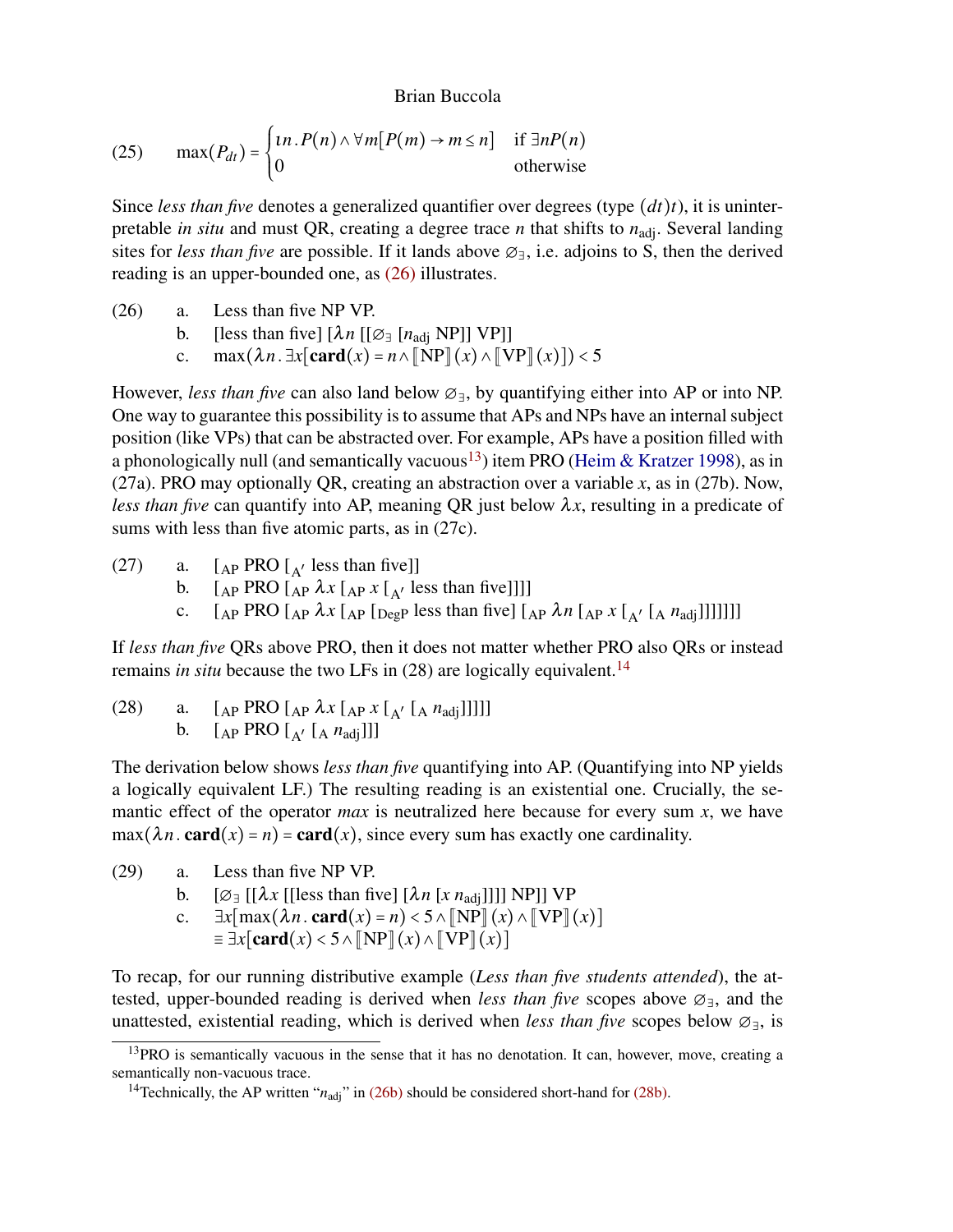ruled out by the constraint in [\(21\).](#page-6-1) For our running non-distributive example (*Less than five students lifted the piano*), the attested, existential reading is derived when *less than five* scopes below  $\varnothing$ <sup> $\exists$ </sup> (and it is not ruled out).

## <span id="page-8-0"></span>4. Remarks on other non-distributive predicates

Consider [\(30a\)](#page-8-2) and [\(30b\).](#page-8-3) Predicates like *gather* and *know each other* are two canonical examples of non-distributive predicates: they apply only to non-atomic sums, as evidenced by the unacceptability of [\(31a\)](#page-8-4) and [\(31b\).](#page-8-5) And yet judgments are clear that [\(30a\)](#page-8-2) and [\(30b\)](#page-8-3) have only upper-bounded readings. I would like to briefly explain why this actually follows from the pragmatic blocking account advocated here.

- <span id="page-8-3"></span><span id="page-8-2"></span>(30) a. Less than fifty protesters gathered in the street.
	- b. Less than ten guests know each other.
- <span id="page-8-5"></span><span id="page-8-4"></span>(31) a. \*John gathered in the park.
	- b. \*Mary knows each other.

The crucial point is that, even though *gather* and *know each* other are non-distributive, they do license a certain kind of downward inference. Suppose that 1,000 protesters gathered in the street. Then, although it is odd to conclude that "one person gathered in the street" (such a sentence is unacceptable), it does seem natural to conclude that  $999, 998, \ldots, 2$ protesters gathered in the street.<sup>[15](#page-8-6)</sup> Similarly, if 500 people in this room know each other, it is nonsensical to conclude that "one person knows each other", but it certainly follows that two people know each other. Let us call such inferences *non-atomic downward inferences*.

Surprisingly, these inferences are enough for the constraint in [\(21\)](#page-6-1) to block the existential readings of [\(30a\)](#page-8-2) and [\(30b\).](#page-8-3) Consider (32a), which represents the existential reading of [\(30a\).](#page-8-2) If non-atomic downward inferences are taken into consideration, then (32a) is equivalent to (32b). The entailment from (32b) to (32a) is obvious. The reverse entailment holds because if  $\zeta$  is a sum verifying (32a), then by the availability of non-atomic downward inferences, there is a subpart of *z* with cardinality 2 who are students who gathered. Thus, the numeral *fifty* in [\(30a\)](#page-8-2) does no semantic work since the same truth conditions would be derived it were replaced, say, by *ten* or by *ninety*. And so this existential reading of [\(30a\)](#page-8-2) is blocked, leaving only the upper-bounded reading available.

```
(32) a. \exists x[card(x) < 50∧protesters(x)∧gathered(x)]
b. ∃x[card(x) = 2 ∧ protesters(x) ∧ gathered(x)]
```
# <span id="page-8-1"></span>5. Conclusion

I have introduced novel data suggesting that the downward monotonicity of *less than n* that we often (but not always) observe depends in part on the distributivity properties of its arguments and in part on a maximality component. To capture the broad range of facts, I have

<span id="page-8-6"></span><sup>15</sup>At least, such a inference seems as natural to me as the inference from *1,000 students attended* to *999, 998, . . . , 1 student(s) attended*.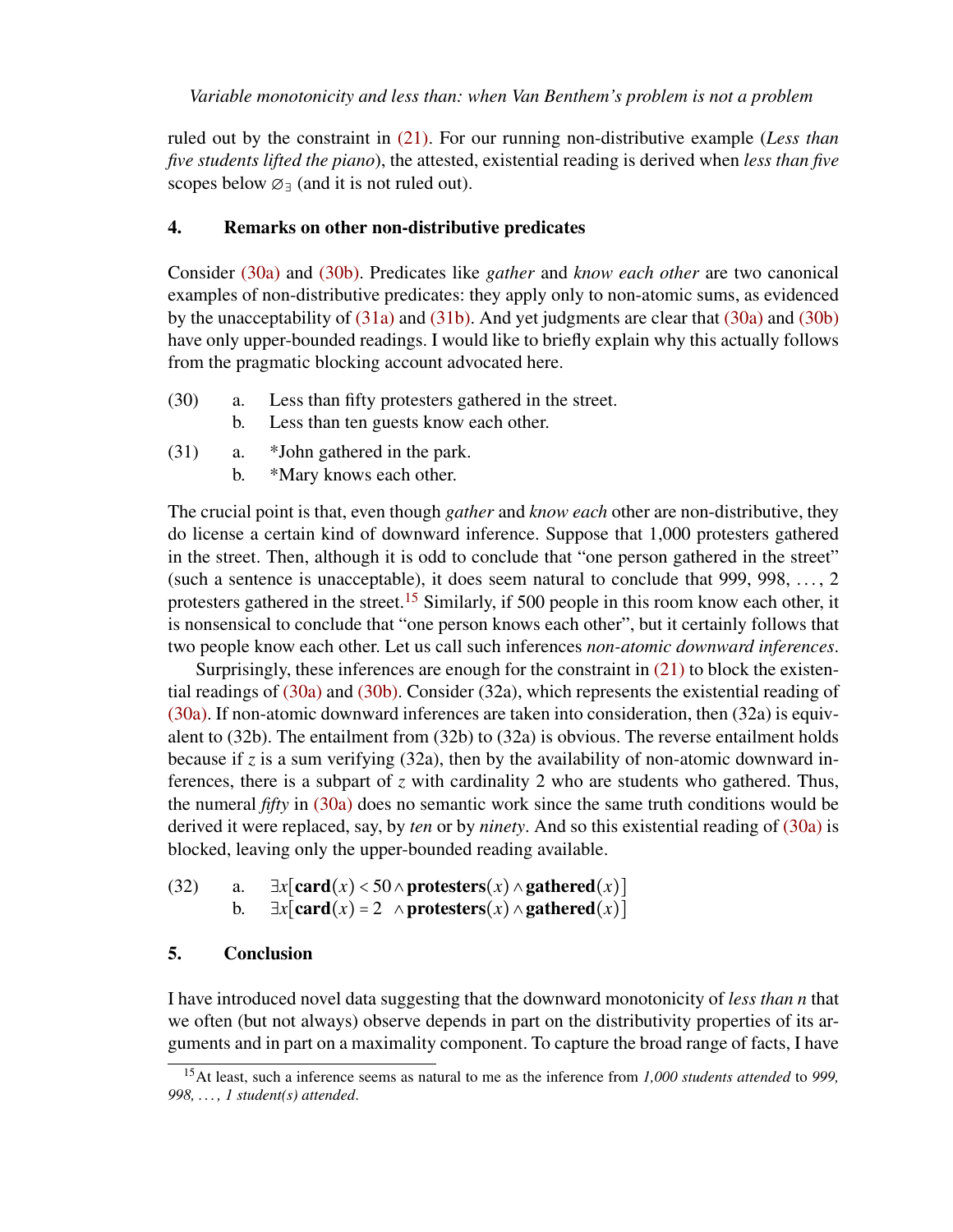proposed that *less than* lexically encodes maximality, but that it can interact scopally with existential closure, thus sometimes neutralizing the effect of maximality and creating existential entailments. However, when doing so destroys the semantic effect of the modified numeral, that reading is pragmatically blocked.

The system proposed here is just one way to generate both readings across the board. For a discussion of other ways, and a comparison of those ways in the context of a broader range of data, see [Buccola](#page-9-0) [2015](#page-9-0) and [Buccola & Spector](#page-9-1) [2015.](#page-9-1)

The approach advocated here predicts an upper-bounded reading for the piano-lifting example, paraphrasable as, "The maximum number *n* such that a sum of *n* students lifted the piano is less than five." I believe such a reading is not available, but I have no explanation for why not: the constraint in [\(21\)](#page-6-1) does not block it. [Spector](#page-10-1) [\(2014\)](#page-10-1) believes it is available. I therefore consider it an open empirical question left for future research.

#### References

- <span id="page-9-2"></span>Barwise, Jon, & Robin Cooper. 1981. Generalized quantifiers and natural language. *Linguistics and Philosophy* 4:159–219.
- <span id="page-9-0"></span>Buccola, Brian. 2015. Maximality in the semantics of modified numerals. Doctoral dissertation, McGill University.
- <span id="page-9-1"></span>Buccola, Brian, & Benjamin Spector. 2015. Modified numerals and maximality. Under review at *Linguistics & Philosophy*, June 2015.
- <span id="page-9-4"></span>Hackl, Martin. 2000. Comparative quantifiers. Doctoral dissertation, MIT.
- <span id="page-9-8"></span>Heim, Irene. 1982. The semantics of definite and indefinite noun phrases. Doctoral dissertation, University of Massachusetts, Amherst.
- <span id="page-9-3"></span>Heim, Irene. 2000. Degree operators and scope. In *Proceedings of SALT X*, ed. Brendan Jackson & Tanya Matthews, 40–64. Ithaca, NY: Cornell University.
- <span id="page-9-13"></span>Heim, Irene, & Angelika Kratzer. 1998. *Semantics in generative grammar*. Blackwell Publishers Inc.
- <span id="page-9-10"></span>Krifka, Manfred. 1989. Nominal reference, temporal constitution, and quantification in event semantics. In *Semantics and contextual expressions*, 75–115. Foris: Dordrecht.
- <span id="page-9-5"></span>Ladusaw, William A. 1979. Polarity sensitivity as inherent scope relations. Doctoral dissertation, University of Texas, Austin.
- <span id="page-9-7"></span>Landman, Fred. 2004. *Indefinites and the type of sets*. Blackwell Publishing.
- <span id="page-9-6"></span>Link, Godehard. 1983. The logical analysis of plurals and mass terms: A lattice-theoretical approach. In *Meaning, use, and interpretation of language*, ed. Reiner Bäuerle, Christoph Schwarze, & Arnim von Stechow, 303–323. Berlin, Germany: de Gruyter.
- <span id="page-9-12"></span>Link, Godehard. 1997. Ten years of research on plurals — where do we stand? In *Plurality and quantification*, ed. Fritz Hamm & Erhard Hinrichs, 19–54. Dordrecht: Kluwer.
- <span id="page-9-11"></span>Sauerland, Uli, Jan Anderssen, & Kazuko Yatsushiro. 2005. The plural is semantically unmarked. In *Linguistic evidence*, ed. Stephan Kepser & Marga Reis, 413–434. Berlin: Mouton De Gruyter.
- <span id="page-9-9"></span>Spector, Benjamin. 2013. Bare numerals and scalar implicatures. *Language and Linguistics Compass* 7:273–294.